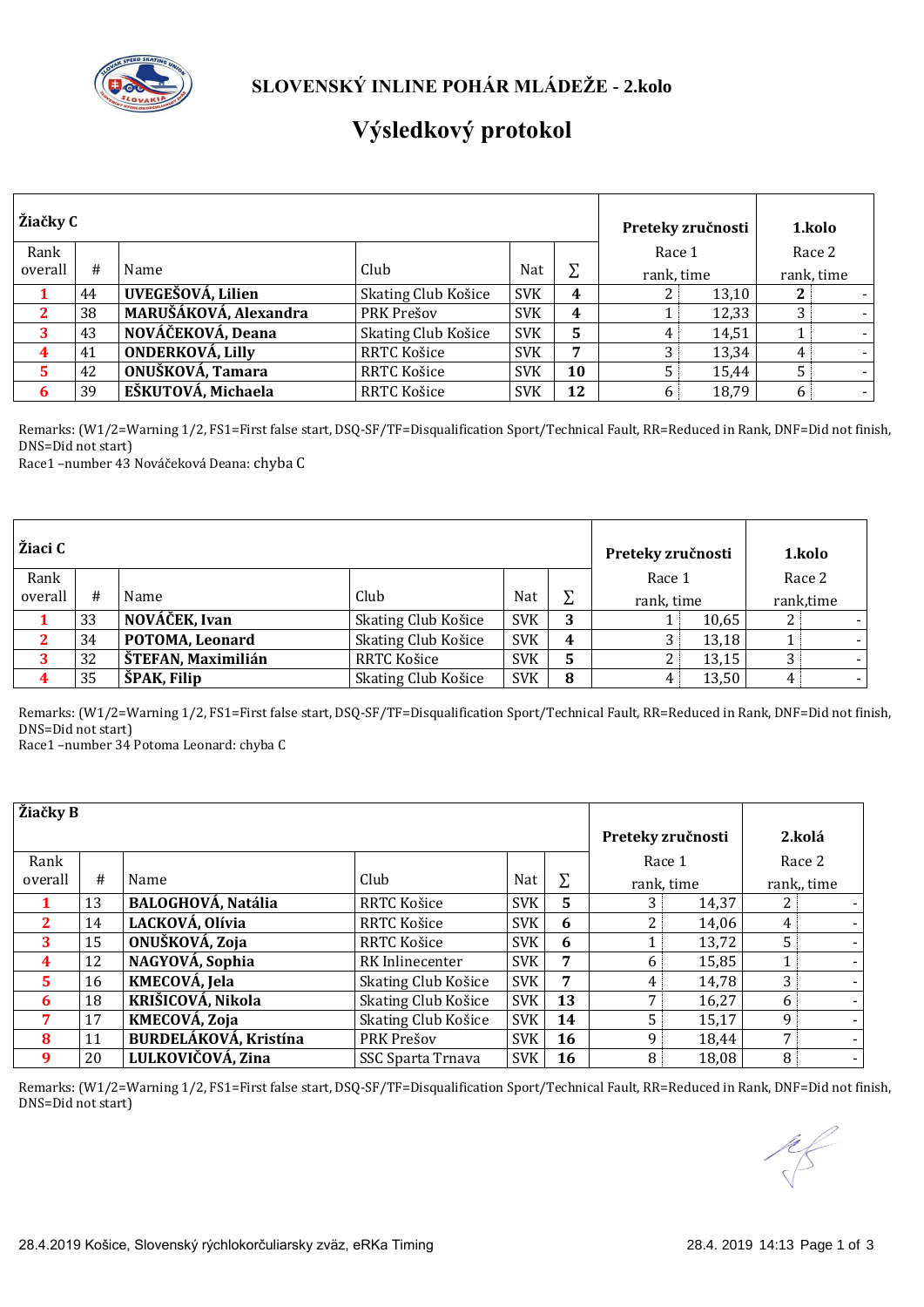

## **Výsledkový protokol**

| Žiaci B         |                               |                         |                     |            |   |                      |       |                      |
|-----------------|-------------------------------|-------------------------|---------------------|------------|---|----------------------|-------|----------------------|
|                 |                               |                         |                     |            |   | Preteky zručnosti    |       | 2.kolá               |
| Rank<br>overall | Nat<br>#<br>Club<br>Name<br>↽ |                         |                     |            |   | Race 1<br>rank, time |       | Race 2<br>rank, time |
|                 | 57                            | <b>PAROULEK, Samuel</b> | Skating Club Košice | <b>SVK</b> | 3 |                      | 14,14 |                      |
| $\mathbf{2}$    | 56                            | <b>KARABA, Jakub</b>    | Skating Club Košice | <b>SVK</b> | 3 |                      | 12,35 |                      |
|                 | 49                            | <b>HARKABUS, Juraj</b>  | PRK Prešov          | <b>SVK</b> | 6 |                      | 27,10 |                      |

Remarks: (W1/2=Warning 1/2, FS1=First false start, DSQ-SF/TF=Disqualification Sport/Technical Fault, RR=Reduced in Rank, DNF=Did not finish, DNS=Did not start)

| Žiačky A |    |                         |                 |            |   |              |  |              |             |
|----------|----|-------------------------|-----------------|------------|---|--------------|--|--------------|-------------|
|          |    |                         |                 |            |   | 1.kolo       |  |              | 1000 metrov |
| Rank     |    |                         |                 |            |   | Race 1       |  |              | Race 2      |
| overall  | #  | Name                    | Club            | Nat        | Σ | rank, points |  | Rank, points |             |
|          | 61 | <b>MARTONOVÁ, Laura</b> | RRTC Košice     | <b>SVK</b> | 2 |              |  |              |             |
|          | 59 | GUZEJOVÁ, Patrícia      | RK Inlinecenter | <b>SVK</b> | 6 | 4            |  |              |             |
|          |    | 62   ŠTOFIROVÁ, Emma    | RRTC Košice     | <b>SVK</b> | 6 |              |  |              | W           |
|          | 60 | ČEPKEOVÁ, Lea           | RRTC Košice     | <b>SVK</b> | n |              |  | 4            |             |

Remarks: (W1/2=Warning 1/2, FS1=First false start, DSQ-SF/TF=Disqualification Sport/Technical Fault, RR=Reduced in Rank, DNF=Did not finish, DNS=Did not start

Race 2 –number 62 Štofirová Emma: W

| Žiaci A |     |                      |             |            |   |            |               |
|---------|-----|----------------------|-------------|------------|---|------------|---------------|
|         |     |                      |             |            |   | 1.kolo     | 1000 metrov   |
| Rank    |     |                      |             |            |   | Race 1     | Race 2        |
| overall | #   | Name                 | Club        | Nat        | ᡪ | rank, time | rank, points, |
|         |     | 128 MOSNÁČEK, Martin | RRTC Košice | <b>SVK</b> |   |            |               |
|         |     | 126 THEISZ, Tomáš    | CSC Košice  | <b>SVK</b> | 4 |            |               |
|         | 127 | HARKABUS, Marek      | PRK Prešov  | <b>SVK</b> | o |            |               |

Remarks: (W1/2=Warning 1/2, FS1=First false start, DSQ-SF/TF=Disqualification Sport/Technical Fault, RR=Reduced in Rank, DNF=Did not finish, DNS=Did not start

| <b>Kadetky</b> |   |                  |                 |            |   |            |                |   |
|----------------|---|------------------|-----------------|------------|---|------------|----------------|---|
|                |   |                  |                 |            |   | 1.kolo     | 1500 m. Points |   |
| Rank           |   |                  |                 |            |   | Race 1     | Race 2         |   |
| overall        | # | Name             | Club            | Nat        | ᠊ | rank, time | rank, points,  |   |
|                |   | 72 GYURIOVÁ, Ema | RK Inlinecenter | <b>SVK</b> |   |            |                | 6 |

Remarks: (W1/2=Warning 1/2, FS1=First false start, DSQ-SF/TF=Disqualification Sport/Technical Fault, RR=Reduced in Rank, DNF=Did not finish, DNS=Did not start

 $\frac{1}{\sqrt{2}}$